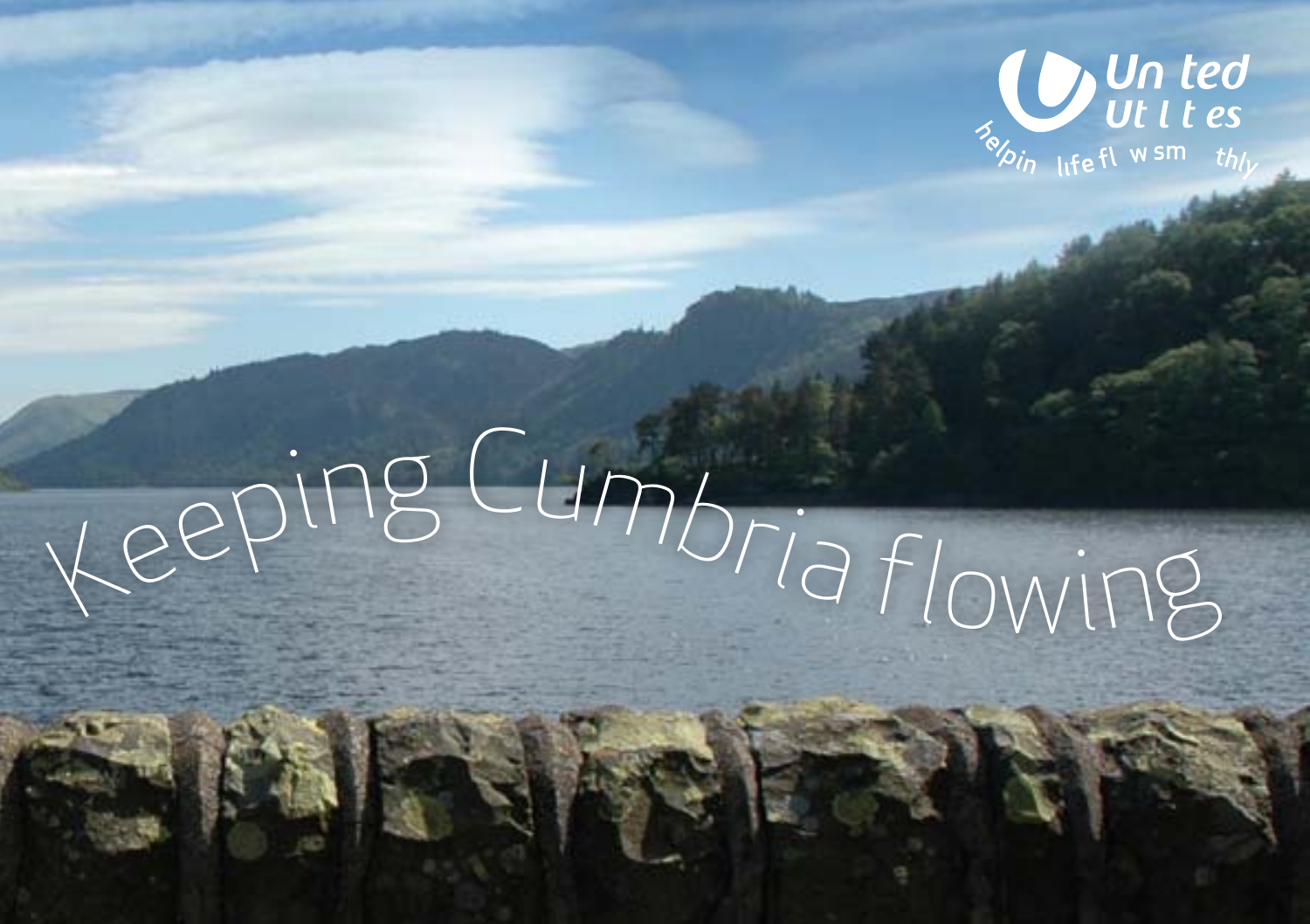

# Overview

- 1. Keeping Cumbria flowing
- 2. The benefits of our investment:
	- *Supplying water for the future*
	- *Water efficiency*
	- *A resilient sewer network*
	- *Protecting and enhancing the environment*
	- *Delivering cleaner rivers and coastline*
	- *Working together for Cumbria*
- 3. Your key contacts

*Cover: Haweswater Right: Windermere jetty*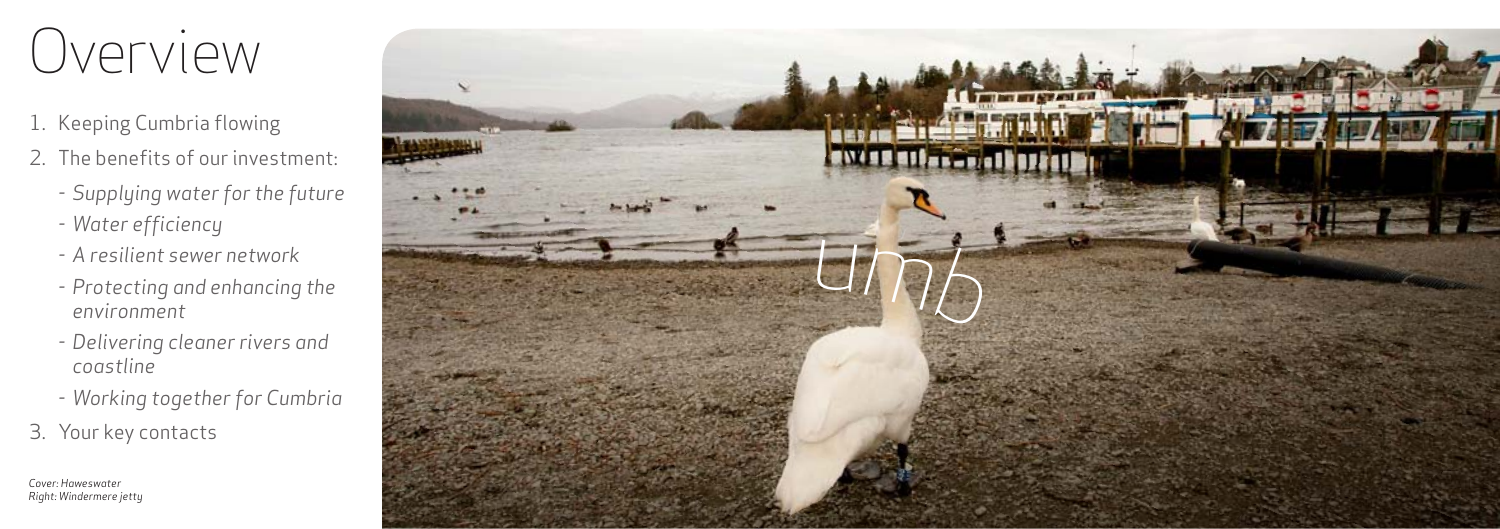# Supplying water for the future

# A way forward

### *to the rest of our network, via a major new pipeline.*

A new supply pipe for West We'd prefer to build a new pipeline<br>Cumbria would mean Ennerdale from Thirlmere reservoir to Cumbria would mean Ennerdale from Thirlmere reservoir to longer be used for drinking water reservoir and, with careful supplies while ensuring there's planning, make sure there is enough water on tap for the area's minimal long term environmental<br>households, businesses and the impact and sufficient water for



**Integrated resource zone:** likely to have a healthy surplus of water through to 2040, even if its population grows more than expected or the climate becomes drier than predicted.

requires us to reduce the amount

 $H_{\mathcal{S}}$ 

In Cumbria, particularly West of water we currently take from Cumbria, we have some unique those sources - and ultimately

> **West Cumbria resource zone:** likely to have a significant deficit of water by 2020, without action being taken. That's because we'll need to reduce the amount of water taken from the environment in order to protect this ecologically sensitive area.

### *in the North West – for the vast majority of the region we have a surplus of water through to 2040.*

**Carlisle resource zone:** likely to have a small surplus of water if population growth and climate change develop as we expect. A small deficit is possible if the climate becomes drier than predicted, or population growth exceeds forecasts.



**North Eden resource zone:** this area is supplied by plentiful underground water sources, which are resilient to climate change. We don't expect any shortfall in the future.



there, are vulnerable, sensitive

have sufficient water available to

### Keeping Cumbria flowing **Supply Curater Supply zones:** And Seeping Cumbria flowing the support of the support of the support of the support of the support of the support of the support of the support of the support of the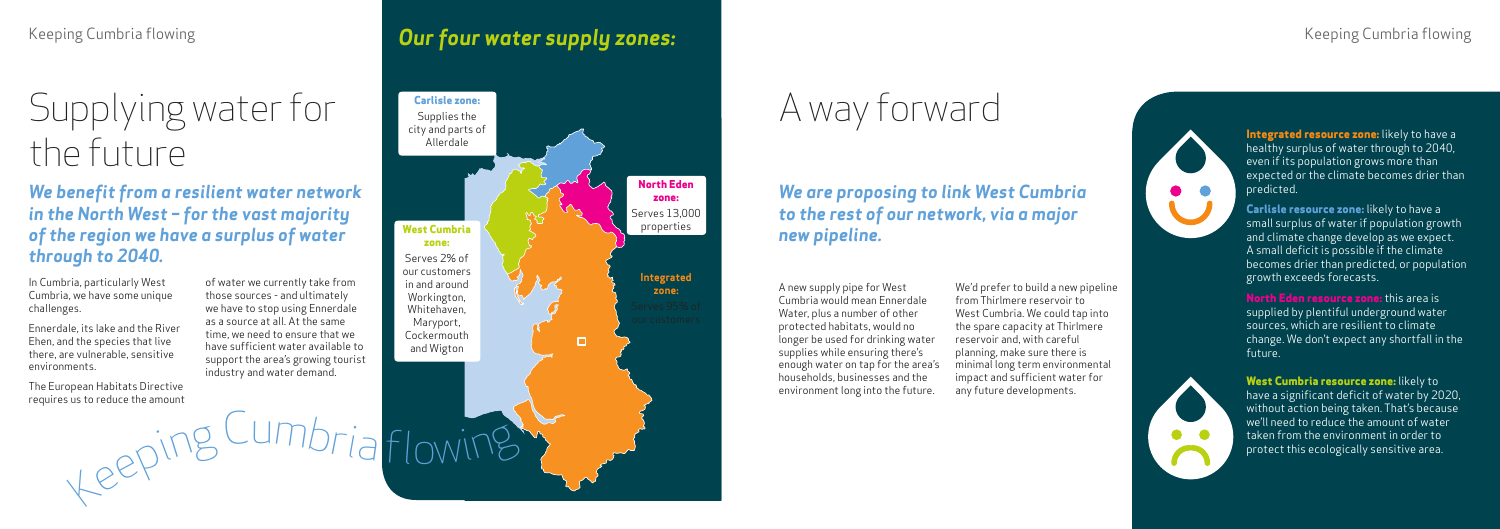

# A resilient sewer network



**A** 

### *We have one of the largest sewer networks in the UK.*

We need to invest in our sewer infrastructure in Cumbria to keep up with demand from the region's growing population and changing patterns in rainfall.

Keeping Cumbria flowing

# Water efficiency

### *'But it's always raining in Cumbria!'*

It might appear counter-intuitive to suggest we need to save water in West Cumbria, but there's logic to our plans, especially as it would be 2025 before a new supply pipeline would be ready.

We're running a campaign to promote the benefits of being more water efficient. We do this throughout the region but it now has particular importance in West Cumbria as it is likely to have a significant deficit of water, without action being taken.

To help manage the demand for water, we're focusing on water efficiency education to help change consumer behaviour. We've already run an awardwinning educational scheme in Cumbria but watch out for us over the coming months, when we will be out and about in West Cumbria talking about how to become

more water efficient in the home and garden and the benefits it brings.

We're also doing our bit by tackling leakage, using advanced computer modelling to install 'intelligent 'valves which finetune water pressure and cut the amount of water lost through leaks. This system, the first for a UK water company, was piloted in West Cumbria and is now being rolled out in other parts of our region. Initial results from the West Cumbria scheme indicate that it is already saving 25,000 litres of water an hour, which might otherwise have leaked.



Providing more capacity to be able to treat wastewater means we can better serve our customers and meet new legal obligations. Working closely with local authorities and developers, we can make sure there is adequate sewer capacity to support the development and economy of the county.

We are keen to reduce the number of customers who suffer from

internal property flooding and we will be carrying out a number of schemes in Cumbria to help alleviate sewer flooding issues.

Over the next six years, we're increasing the capacity at wastewater treatment works in:

- • Cockermouth
- • Carlisle
- • Penrith
- • Dearham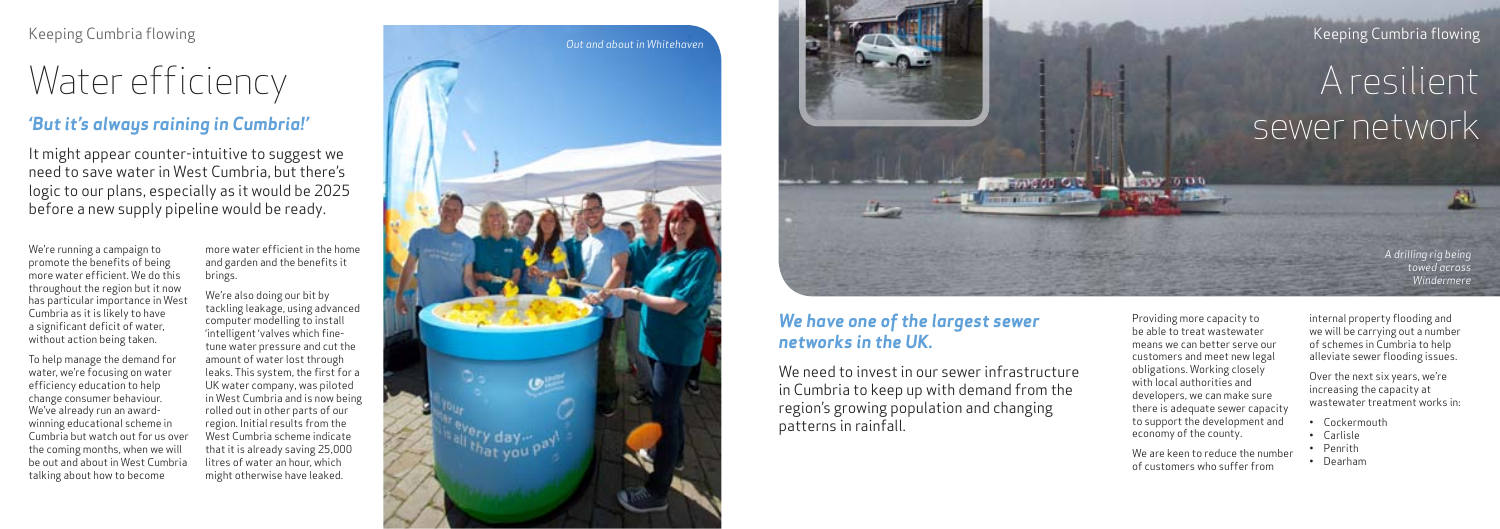# Protecting and enhancing the environment

Keeping Cumbria flowing

#### *Haweswater footpath*

## Delivering cleaner rivers and coastline Keeping Cumbria flowing



### *In Cumbria we work in some of the most beautiful landscapes.*

Lakeshore

Footpath

These are a haven for wildlife and a major driver of tourism and we are committed to continuing to look after and improve these wonderful spaces.

We are custodians of over 16,000 hectares of land in Cumbria, much of it in the Lake District National Park.

- • Yearl Weir fish pass
- • Swindale fish pass
- • Crummock Water

We work closely with the farming community to carry out sustainable catchment management activities, helping protect water quality while also returning some of the land back to its natural state.

So our customers have water, we abstract it from reservoirs,

- • A large project at both Windermere and Ambleside
- • Grasmere
- • Kendal
- • Allonby
- • Millom

lakes and rivers. Each of these abstraction points has infrastructure that may have a detrimental impact on the environment. To protect the wildlife of some of these watercourses in Cumbria, we will be carrying out a number of projects to put in eel and fish passes, such as:

### *We're proud of our record of environmental improvements over the last 20 years.*

Although we have achieved a huge amount we still have some big challenges ahead of us, new legislation and tighter treatment standards mean we can't stand still.

To help improve some of the rivers and lakes in Cumbria we are upgrading a number of wastewater treatment works including:

We're also playing our part in improving coastal waters by investing in our wastewater network and working with a range of partners to meet challenging new legislation being introduced in 2015, such as: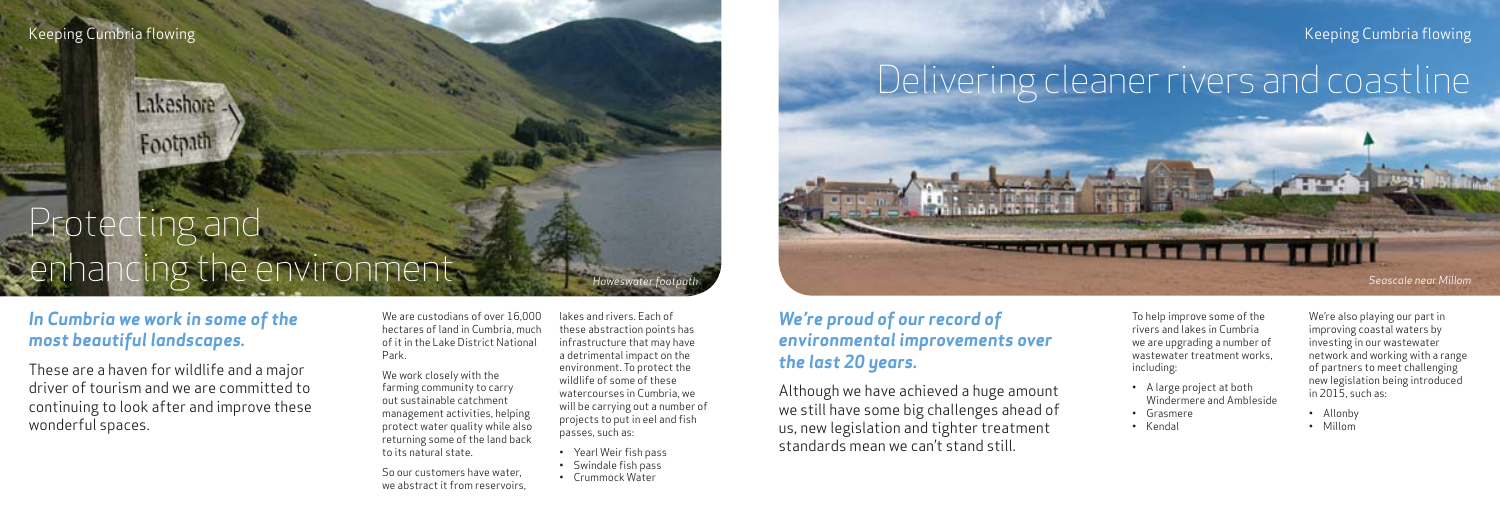

### *If we work together, we know we can make a real difference to our environment.*

We want to look differently at how we can deliver improvements to water quality, focusing beyond our own treatment plants and sewers by working in partnership with other organisations.

"Catchment Wise" is our new approach to tackling water quality issues in lakes, rivers and coastal waters across the North West. It builds on our Sustainable Catchment Management Programme (SCaMP), which improves raw water quality. This new approach aims to drive a similar change around wastewater issues – sharing expertise about how land is used and managed across the region and tackling pollution at source to improve the

quality of water in lakes, rivers and the sea in the North West.

We've begun a pilot in West Cumbria to do things differently. Focused on the Ellen area, we've secured funding for two years to work in partnership with the West Cumbria Rivers Trust, Environment Agency and Natural England's Catchment Sensitive Farming team to tackle agricultural diffuse pollution in rivers and streams.

We're now ready to look at other areas to expand this approach and, through Catchment Wise partnerships, consider all sources of pollution in a catchment so that water quality objectives can be met in the most sustainable way.

# Your key contacts

*Wherever our work takes us over the next few years, we promise to be a responsible neighbour, working closely with local communities and partner organisations.* 

We'll tap into the local supply chain, to ensure our investment generates jobs and training opportunities right here in Cumbria, and will never lose sight of the fact that our work is as much about people as it is about pipes.

### Keeping Cumbria flowing

#### **John Hilton**

*General manager - Cumbria Engineering and capital delivery* 

07765 231 392 john.hilton@uuplc.co.uk

**Ken Longshaw**  *Water area business manager* 

07775 534 186 ken.longshaw@uuplc.co.uk

**Kevin Sayers**  *Wastewater area business manager* 

07825 022 002 kevin.sayers@uuplc.co.uk

**We want to make it easy for you to work with us, here's who to contact in United Utilities on key issues:**